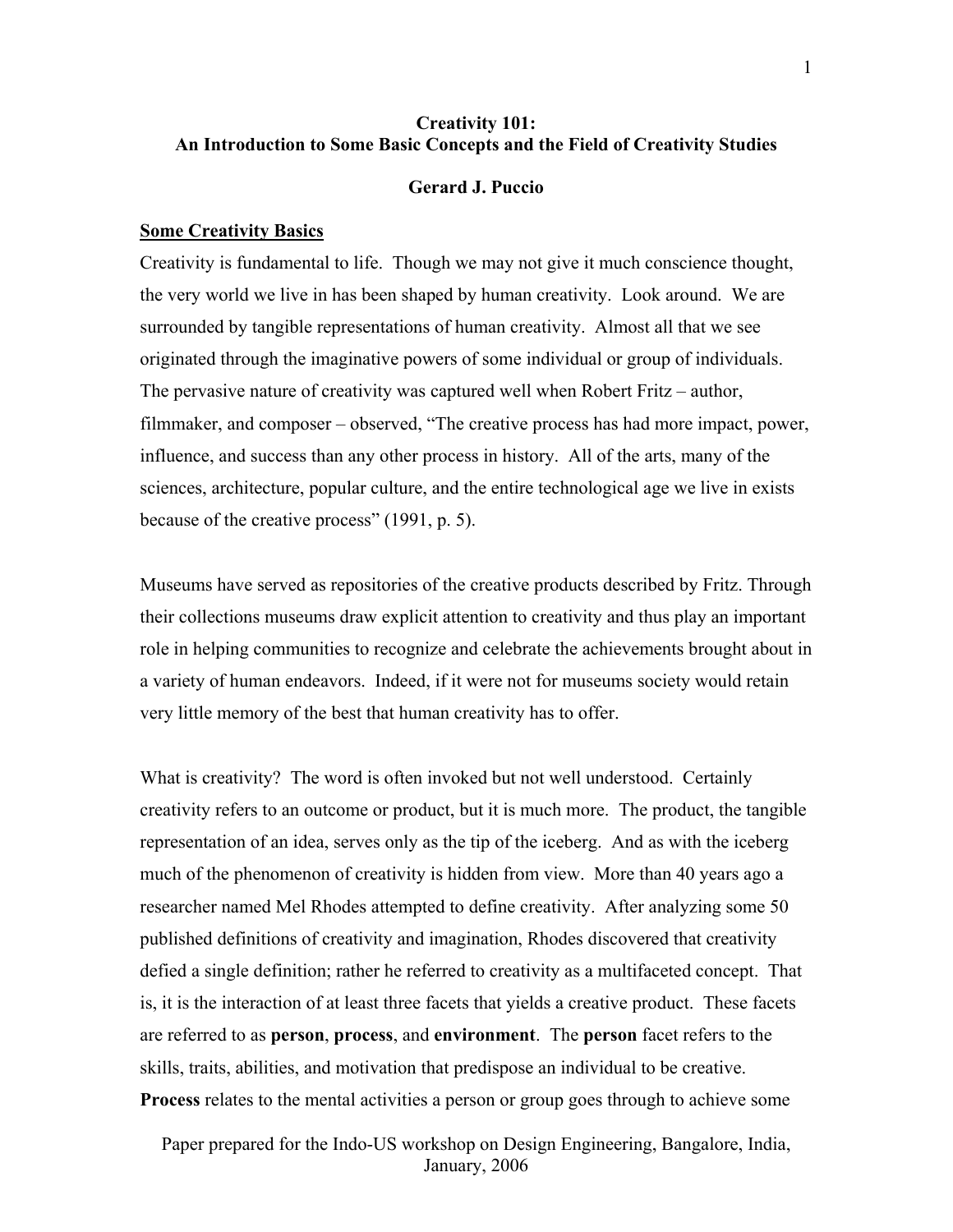creative end. Finally, the **environment**, an individual's physical and psychological surroundings, can serve to either facilitate or undermine creative thought. Like a chemical reaction, the right qualities of all three facets must be present to bring about change.

The most commonly held definition of creativity in the academic literature is "the production of a novel idea that serves some purpose." Creativity represents a balance between originality and usefulness. To be original means to be the first, to be unique, or phrased in operational terms "to be a statistically infrequent or uncommon idea." To be useful means to solve some problem, resolve some difficulty, or fulfill some desire or wish.

We can certainly take a retrospective look at creativity and identify how it has shaped our world, but what is the value of creativity in the present moment and for the future? The importance of creativity can be felt at many levels, from the individual, to an organization, to an entire society. For individuals our ability to think creatively enables us to cope with life's challenges and to resolve complex problems. We often face problems, both in our professional and personal lives, that are ambiguous and for which there is no apparent solution. In such situations we must employ creative thinking to discover effective solutions. In fact, so common is the need for creative problem solving in the workplace, that a study sponsored by the US Labor Department identified Creative Thinking and Problem Solving as one of seven basic skill sets required for professional success (see Carnevale, Gainer and Meltzer 1990). It has also been argued that creative thinking skills promote good mental health<sup>[1](#page-5-0)</sup> and can stave off the decline in mental activity associated with aging<sup>[2](#page-5-1)</sup>.

Never has the need for creative thinking been more important in organizations, both profit and non-profit. The global economic competition faced by today's organizations makes creativity imperative; the degree to which companies can transform creative ideas into innovative products and services is often the difference between success and failure<sup>3</sup>. As Andy VanGundy noted, "organizational growth and survival can be tied directly to an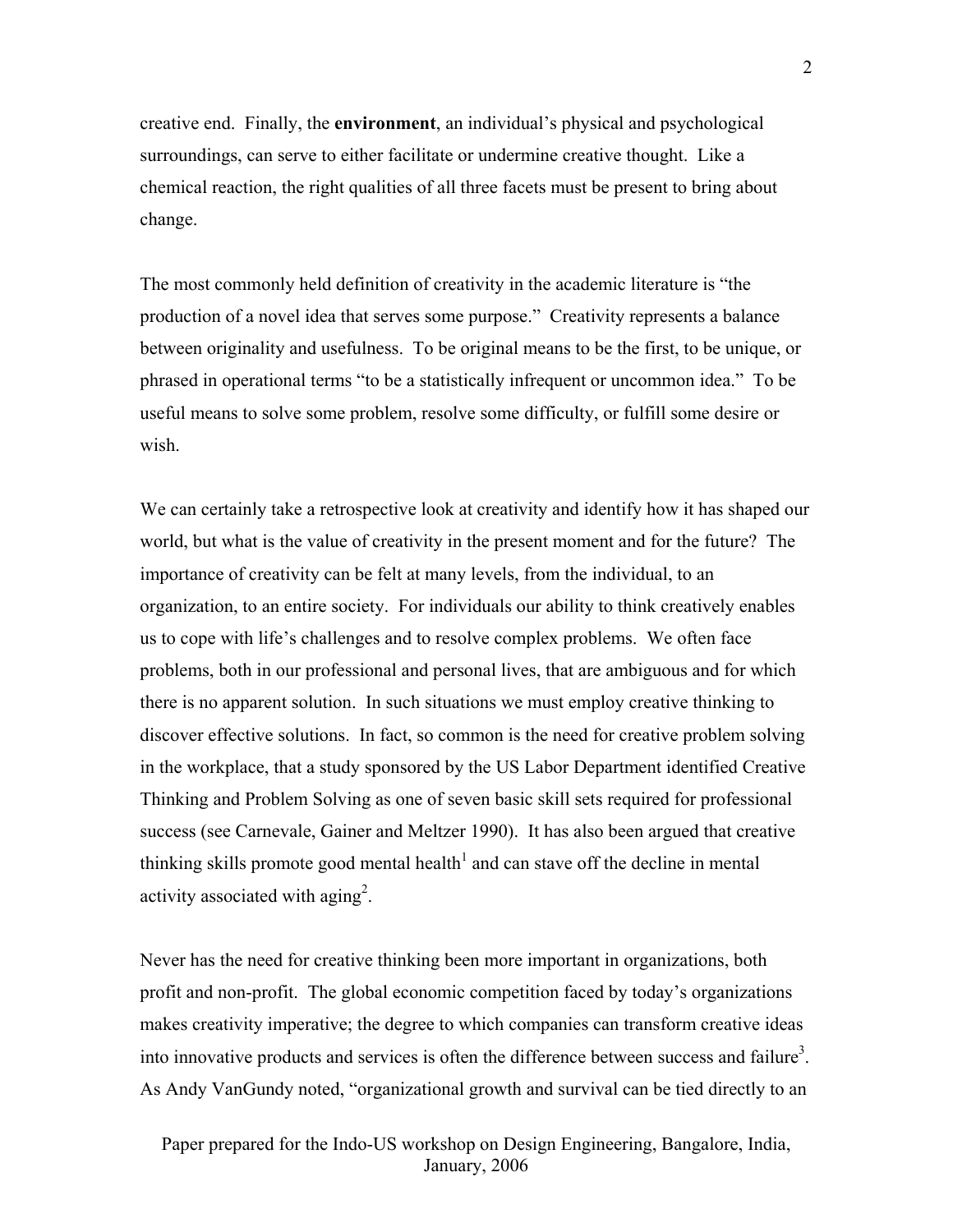organization's ability to produce (or adopt) and implement new services, products, and processes" (1987, 358). The need for creative thinking is not limited to for profit ventures. Non-profits are also being challenged to use their creative talents, i.e., to do more with less, to reinvent themselves, to continue to grow, to find new sources of funding, to develop fresh programs and activities,etc.

Historian Arnold Toynbee argued that creativity was essential for societies to thrive. He argued, "to give a fair chance to potential creativity is a matter of life and death for any society" (1964, 4). Toynbee suggested that nations that support and nurture the creative talents of its citizens are destined to make history, while those that ignore the creative talents of its people will soon be surpassed by other nations. As a greater number of jobs are outsourced to other countries, it becomes increasingly apparent that the economic engine for America is its ability to produce new ideas, service, products, and industries. In other words, to use the talents of our workforce to not reproduce products, but to harness the creative talents of our citizens and lead the world in innovation across all industries and sectors, from manufacturing to education, from technology to the arts, from health sciences to architecture, from energy to museum design, etc.

### **The Scientific Study of Creativity**

Many are surprised to learn that scholarly interest in creativity has resulted in a formal field of study. As Robert Paul Weiner noted, in his piece titled *Creativity in Context* (see this issue of *The Informal Learning Review*), the word creativity was not widely used until about 1950. The mid-way point of the  $20<sup>th</sup>$  century has often been cited as demarcation point for the systematic study of creativity. It was in 1950 that J. P. Guilford gave his presidential address to the American Psychological Association. In his address, simply titled "Creativity", Guilford drew attention to this human quality that had gone virtually overlooked by most psychologists. To support his claim that creativity had been widely neglected, Guilford conducted a literature search and found that less than one percent of the 121,000 studies indexed in the *Psychological Abstracts* dealt directly with the topic of creativity. Guilford concluded his speech by urging psychologists to pursue two avenues of research: 1) to describe the nature of creativity by identifying its key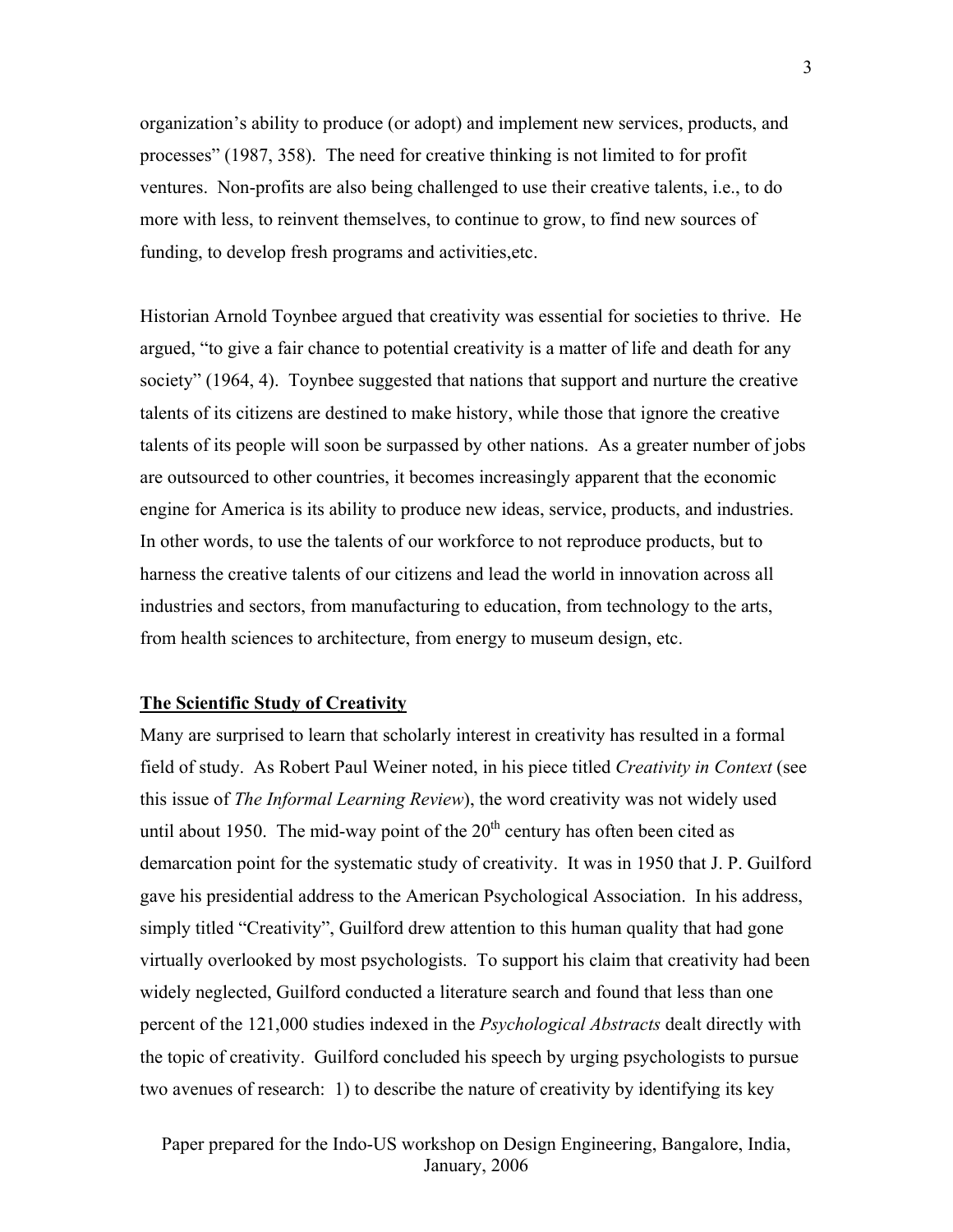properties; and 2) to use knowledge about the nature of creativity to design educational programs and experiences that enhance this ability in all people.

Much has changed since Guilford's speech. For many reasons, the study of creativity has flourished over the last half-century. There are thousands of books on creativity. In fact, the Creative Studies collection in our library at Buffalo State College holds almost 4,000 volumes on the subject of creativity<sup>[4](#page-5-3)</sup>. There are now three refereed journals in the English language focused solely on the topic of creativity (i.e., *The Journal of Creative Behavior, Creativity Research Journal, and Creativity and Innovation Management*). In 1999 Academic Press published the *Encyclopedia of Creativity*. Creativity researchers can be found in many of the top psychology and education departments, as well as business schools across the US. There are a large number of creativity conferences held annually around the world. Creativity consultants and facilitators abound. And there are a small number of degree-granting programs in the field of creativity.

### **Can Creative Talent be Enhanced?**

Our program at Buffalo State College was designed to address the second challenge posed by Guilford, namely to develop educational programs that enhance creative thinking. Founded in 1967, the International Center for Studies in Creativity offers a Master of Science in Creativity and Change Leadership, as well as an undergraduate minor in Creativity Studies. A cornerstone to our curriculum is a creative process methodology called Creative Problem Solving  $(CPS)^5$  $(CPS)^5$ . Alex Osborn, creator of the popular creativity tool Brainstorming, developed CPS more than 50 years ago. Since then CPS has been continuously refined and tested. Today CPS is one of the most widely used methods for deliberately provoking creative thinking, and it is one of the most thoroughly researched process models. In fact, a recent meta-analytic study on creativity training found CPS to be one the most successful creativity programs in changing attitudes, developing divergent thinking skills, and enhancing problem solving performance<sup>[6](#page-5-5)</sup>.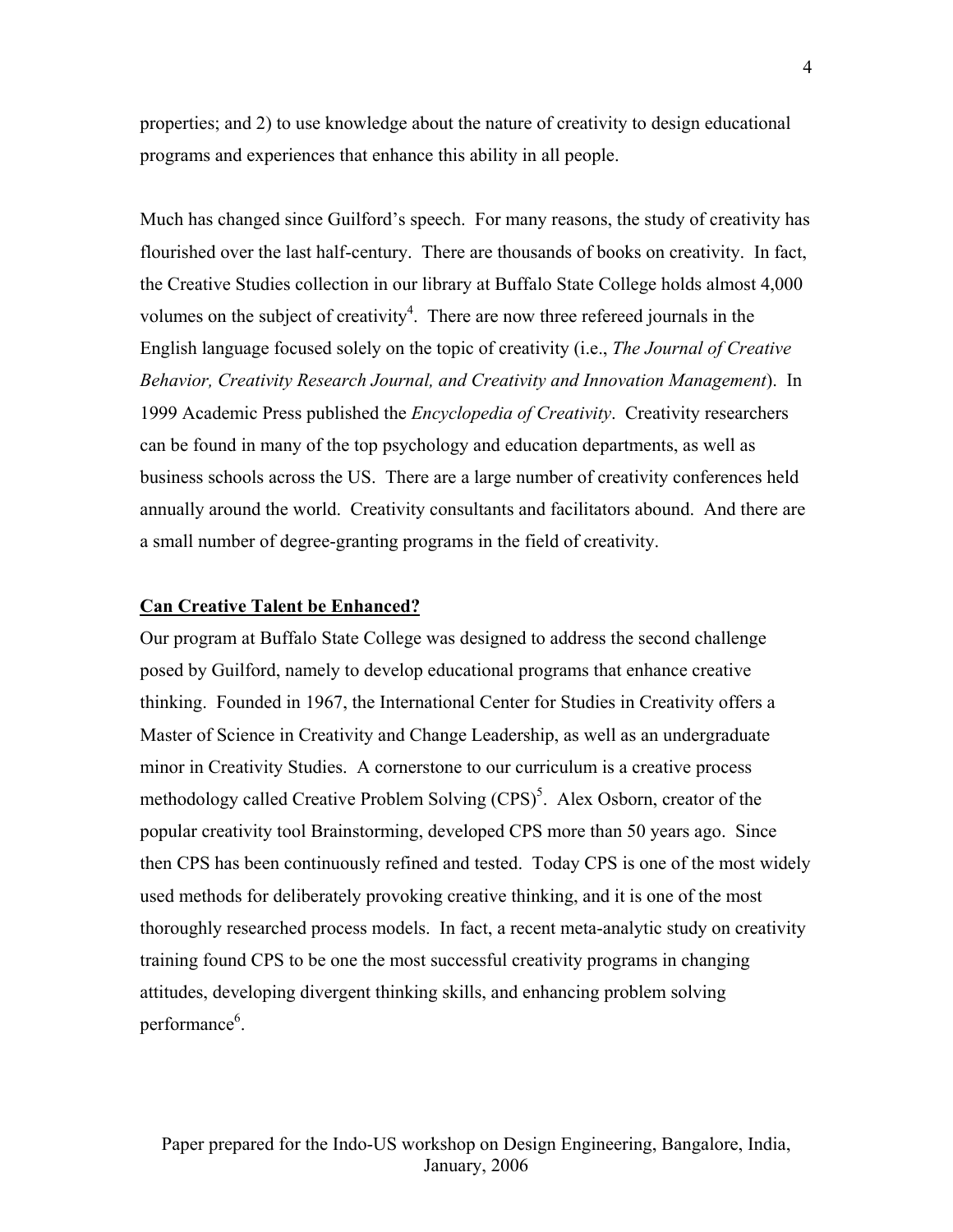CPS is a framework that organizes principles, procedures and tools that can be applied to complex problems. Mirroring the way people naturally engage in creative thinking<sup>[7](#page-5-6)</sup>, the CPS framework organizes these principles, procedures and tools into four stages: 1) Assessing the Situation; 2) Clarifying the Problem; 3) Generating Ideas; and 4) Developing a Plan of Action. CPS can be applied alone or in groups. When used in groups, it results in bringing the best thinking of all members forward and enhances consensus-based decision-making. In the accompanying insert Kristin Dailey describes how she has successfully employed CPS at the Buffalo Museum of Science.

The examples provided by Kristin Dailey illustrate how museums can deliberately employ creative process methods to stimulate creative thinking in relationship to community programs and internal work. It would seem to me that museums are in a powerful position, through their collections and educational programs, to uplift the creative potential of our citizenry. This potential is not likely to be maximized if museums do not consciously see themselves as facilitators of creative thought. Once this important role is explicitly leveraged, the experiences of both the museum patrons and the employees are more likely to become transformative.

## **Reference List**

Carnevale, A. P., L. J. Gainer, and A. S. Meltzer. 1990. *Workplace basics: The essential skills employers need*. San Francisco: Jossey-Bass.

Fritz, Robert. 1991. *Creating: A guide to the creative process*. New York: Fawcett Columbine.

Guilford, J. P. 1950. Creativity. *American Psychologist*, 5: 444-454.

Osborn, Alex. 1953. *Applied imagination: Principles and procedures of creative thinking*. New York: Scribners Sons.

Puccio, Gerard J. 2004. Creativity in organizations: An imperative or a distraction, 105- 128. In Haukedal, Willy and Bard Kuvaas. *Creativity and problem solving in the context of business management*. Bergen, Norway: Fagbokforlaget.

Puccio, Gerard J. and Mary C. Murdock. 2001. Creative thinking: An essential life skill, 67-71. In Costa, Arthur L., ed. *Developing minds: A resource book for teaching thinking*  $3<sup>rd</sup>$  ed. Alexandria, VI: Association for Supervision and Curriculum Development.

Paper prepared for the Indo-US workshop on Design Engineering, Bangalore, India, January, 2006